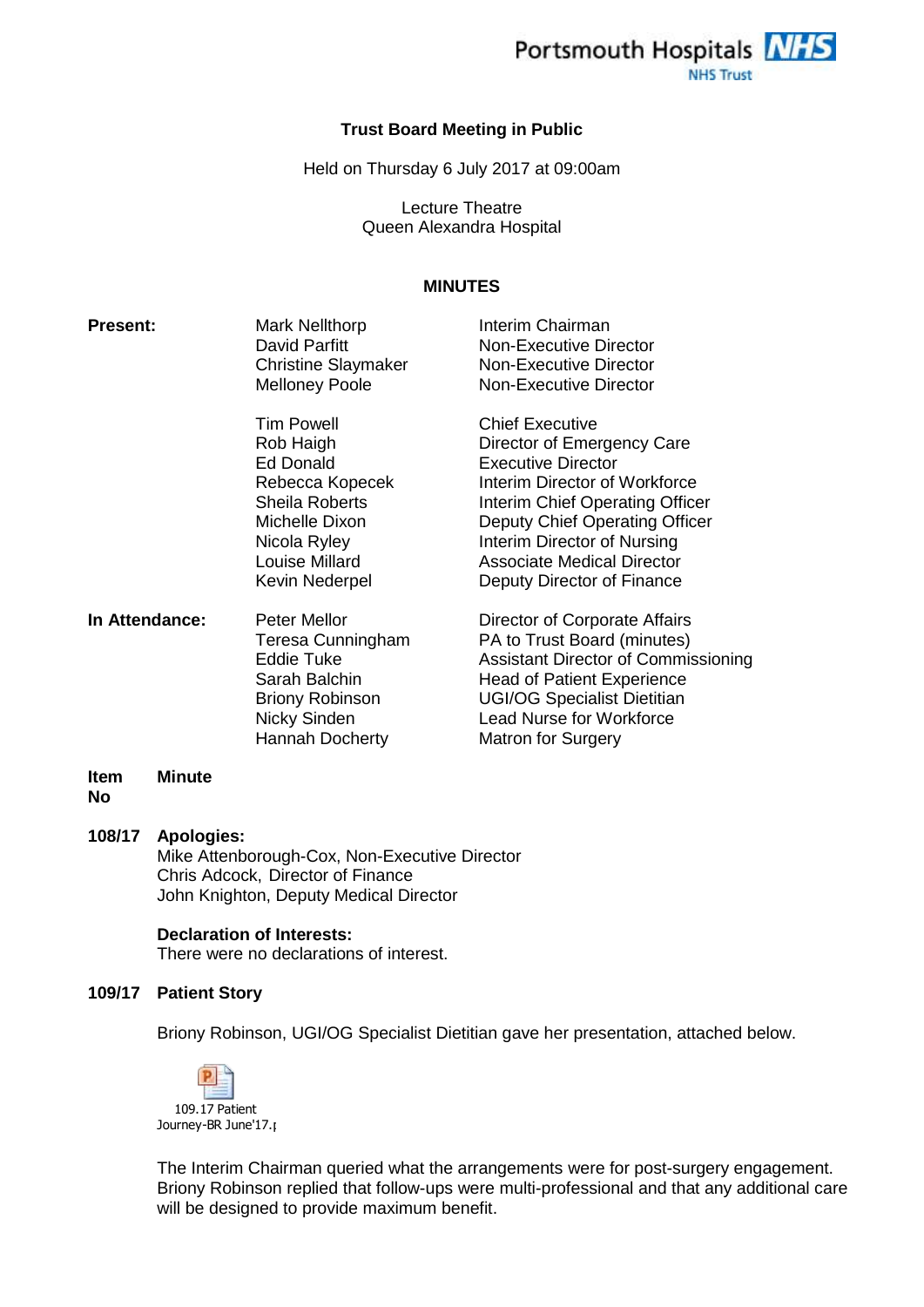The Interim Director of Workforce announced there had recently been approval given for a Dietetics post in Critical Care.

## **110/17 Minutes of the Last Meeting – 1 June 2017**

The minutes were agreed as a true and accurate record.

### **111/17 Matters Arising/Summary of Agreed Actions**

The Chief Executive provided an update against Action 87/17. There is still no confirmed date for the receipt of the CQC report. It has been completed and is now going through the CQC internal approval processes. He promised to share the date once it was known.

The Interim Chief Operating Officer gave an update on action 88/17 from the previous meeting. She announced there will be a full scale table top major incident exercise carried out in real time within the Trust on 20<sup>th</sup> July, to test the Trusts ability to respond to a major incident and to test our operational response. Recent events in Manchester and London have highlighted excellent working between the Health Service and other agencies, this Trust needs to be able to respond in a similar way. An NHS England facilitator will coordinate the day. Non-Executives are invited to observe this exercise if they wish to do so. The Interim Chief Operating Officer will update the Board on the outcome of the exercise at the next Trust Board meeting to provide the Board with reassurance that the system is being tested. There is an up to date comprehensive major incident plan in place.

The Interim Chief Operating Officer also announced that later in the year there will be a full scale live exercise which will incorporate other agencies such as the Police, Fire Brigade and Portsmouth Hospitals NHS Trust.

### **112/17 Notification of Any Other Business**

None.

## **113/17 Interim Chairman's Opening Remarks**

The Interim Chairman began by introducing himself and confirmed that the process to recruit a permanent Chairman would soon be underway.

The Interim Chairman's priority is to keep momentum in supporting the new team and maintain pace in making improvements.

## **114/17 Chief Executive's Report**

The Chief Executive drew attention to key areas of his report:

- The Queen's Speech 2017
- Jeremy Hunt to remain as Health Secretary
- Professor Edward Baker will be the Care Quality Commission's new Chief Inspector of Hospitals
- NHS Improvement Year-End Figures
- Report on future of commissioning marks new series exploring key issues for the health service
- NHS England Reduction in sales of sugar-sweetened beverages

Melloney Poole asked the Chief Executive what he considered the top three risks to the Trust to be. The Chief Executive responded:

- 1) Continuing pressure regarding bed occupancy rates and, in turn, the number of patient moves that result as a consequence
- 2) Patients who have specific needs and specialist mental healthcare needs
- 3) Financial issues and challenges, particularly around bed occupancy and unscheduled care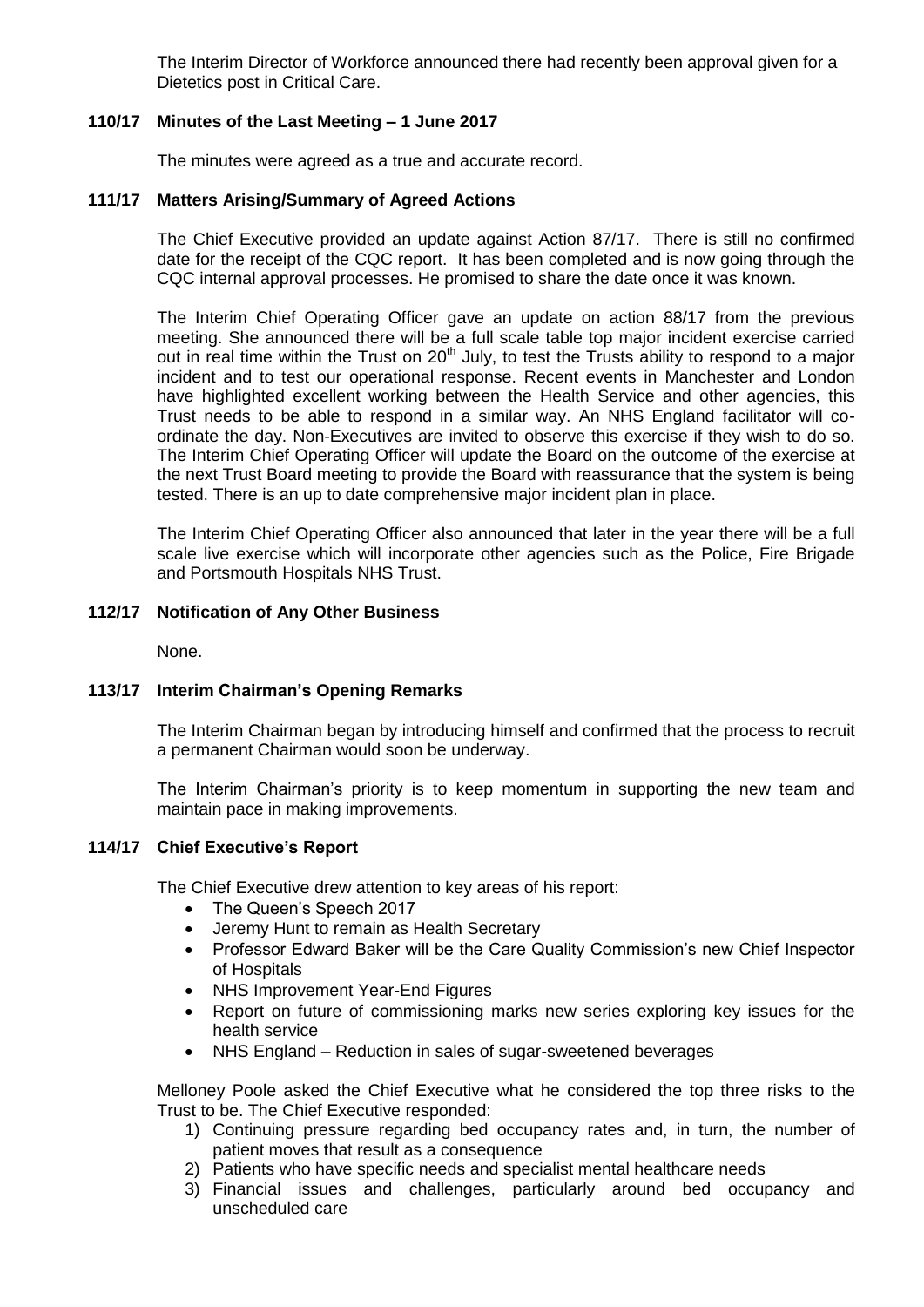Melloney Poole asked when it would be possible to share the action plan that needed to be put in place to address the mental health issues within the Trust. The Chief Executive confirmed that there was a meeting planned with NHSi next week after which a plan would be produced and that he would circulate it as soon as it was available. The Interim Director of Nursing reminded that the Care Quality Commission considered mental health to be a key priority.

David Parfitt asked what assessments had been carried out within Portsmouth Hospitals NHS Trust in relation to fire risks and cladding. The Chief Executive confirmed that a risk assessment had been carried out and he had been assured by Carillion and Hampshire Fire and Rescue Service that the cladding presented no immediate danger. The canopy outside the East entrance had been identified as a potential risk as it is made of timber and will be replaced. The Director of Corporate Affairs added that he would circulate a summary of the different work and assessments that had recently been carried out. He confirmed that an independent expert would be carrying out an independent review of the assessments that have been undertaken. The Director of Redevelopment has confirmed that the hospital is 'safe'.

Local News:

- Best People Awards
- Team Brief



June 17.pdf

#### **115/17 Integrated Performance Report**

**Operations** (this item was taken out of turn)

The Interim Chief Operating Officer began this item by updating the Board on Mental Health. She has received good engagement with local partners and has also met with South Central Ambulance service and other providers to identify gaps within our Emergency Department. Patients with a mental health condition need specific support when at the acute trust. The issues raised are important for us to resolve in conjunction with external partners. Extra support is being provided and the Interim Chief Operating Officer, Director of Emergency Care and Interim Director of Nursing will meet with the departments on a regular basis. The changes in law will also have an impact on the Trust and therefore the Interim Chief Operating Office is working closely with the Police.

The Interim Chief Operating Officer announced that the Trust has been granted £855,000 capital funding to create an Urgent Care Centre on site, the key requirement is that it is colocated with the Emergency Department. The work must be completed by October 2017 in order for the service to commence.

Christine Slaymaker enquired as to how the new Urgent Care Centre will be staffed. The Interim Chief Operating Officer responded to say the capital funding received is to build the physical unit, the unit will be run by Commissioners and will go out to tender. This Trust will have no influence over the members of staff who work in the unit. The Interim Chief Operating Officer has asked for an arrangement to be in place so we have a mechanism to cope with patients if the unit is unstaffed for any reason, there is a requirement for an alternative safe place for patients. The Chief Executive added that following the visit from Pauline Philip, National Lead for NHS Improvement for Accident and Emergency, the expectation is to have a GP style service within the Emergency Department. The current service is inadequate. The Trust at least has the funding to ensure it has the right facilities, it is then for commissioners to ensure they commission the service to national specification.

The Interim Chairman asked what the timeline is for the service to be up and running. The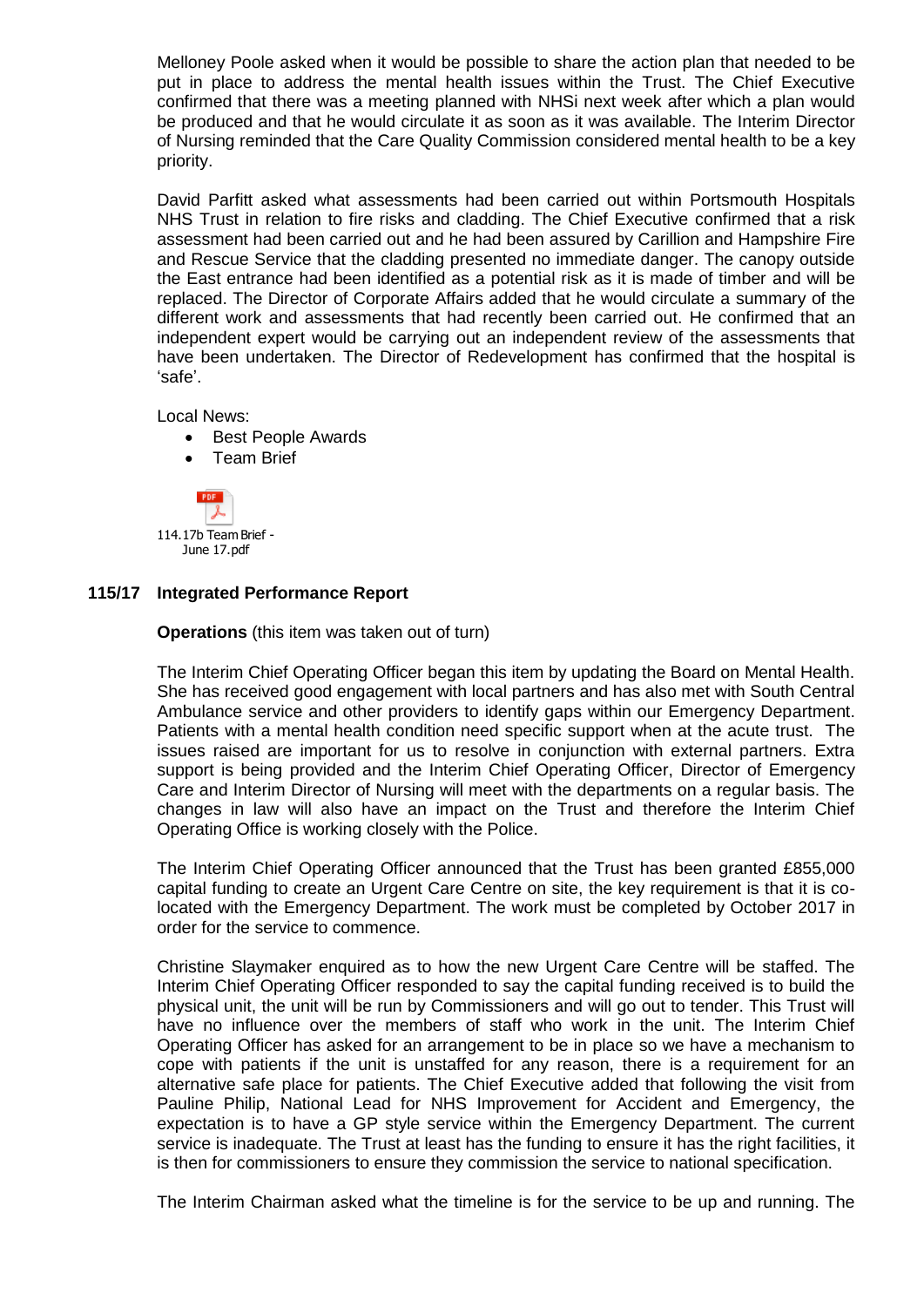Interim Chief Operating Officer replied to say that commissioners are putting together an options appraisal which should be completed by the end of July, in order to work out the best site for the centre. A physical unit must be in place by October.

David Parfitt raised concern around the logistics of running the unit and how this would work alongside our staff and service. The Interim Chief Operating Officer assured the Board the Trust will be working closely but separately. Patients will be met by a 'navigator' directing them to the correct department. It is key that GPs in the unit feel valued and engaged. The Trust is looking to recruit GPs who wish to maintain their emergency skills.

Melloney Poole enquired as to whether the Mental Health Liaison Team is being put back in the Emergency Department. The Interim Chief Operating Officer remarked that the service is still in place and will remain. The service specification is not now sufficient and exact requirements will need to be worked on with commissioners.

Ed Donald, Executive Director enquired as to whether Portsmouth Hospitals NHS Trust can bid for the service. The Interim Chief Operating Officer confirmed that it could, however it is not seeking to do so and will be continuing to focus on its Emergency Department. The Trust will be able to record the activity.

The Interim Chief Operating Officer drew attention to the following areas of her report:

- A&E 4 hr standard performance was 74.99% (79.06% last month) There were 38 breaches of the 12 hr Trolley Wait Standard
- RTT Performance 91.37% against the 92% standard (at aggregate level) and against the improvement trajectory of 91.4%. Total number of patients waiting to be treated increased by 609 to 29,734. Number of patients waiting more than 18 weeks reduced by 223 to 2,567
- Diagnostic Waits Trust performance was 99.2% against the 99% diagnostic standard and improvement trajectory of 99.1%. There were 52 breaches of the standard. Demand for diagnostics remains high. Prioritisation of inpatients to assist unscheduled care flow
- Cancer The Trust is currently forecasting achievement 7 of the 8 key national standards, provisionally 62 day screening has not been achieved however validation is not completed, review of the breaches has commenced to review choice of screening site offered to patients as options include Isle of Wight, which due to geographical location is unpopular with non-residents. There are provisionally 4 patients who were treated in excess of 104 days and a full root cause analysis of the breaches has commenced to determine underlying cause of delay and actions to be taken to address

Melloney Poole commented that the 104 day standard has 0 tolerance, and questioned if it is accepted that the Trust will fail this target. The Deputy Chief Operating Officer reassured the Board that the accepted level is 0 tolerance and they are working towards this. It is a priority. However, there will always be complex pathways and there is a responsibility to tighten those pathways as much as possible. Patients are being reviewed on a weekly basis.

The Director of Emergency Care informed the Board that Solent Community Trust has increased the level of patients being taken out of the Trust on end of life schemes. They currently have capacity within their newly recruited additional workforce and the Director of Emergency Care will be discussing extending their service as well as having simpler home care packages which should further accelerate the reduction in medically fit for discharge patients. The Interim Chairman responded to say that whilst it is good to see improvements, he is however still concerned about the scale of the problem in relation to bed occupancy and medical fit for discharge patients and the pace in which improvements are being made. The Trust needs to get to a stage where it has 100 or less medically fit for discharge patients and questioned if there was a timeline for this. The Director of Emergency Medicine informed the Board that trajectory is slightly behind at 234 against a target of 226. Solent NHS Trust has acknowledged the gap and the additional support required to bridge it. The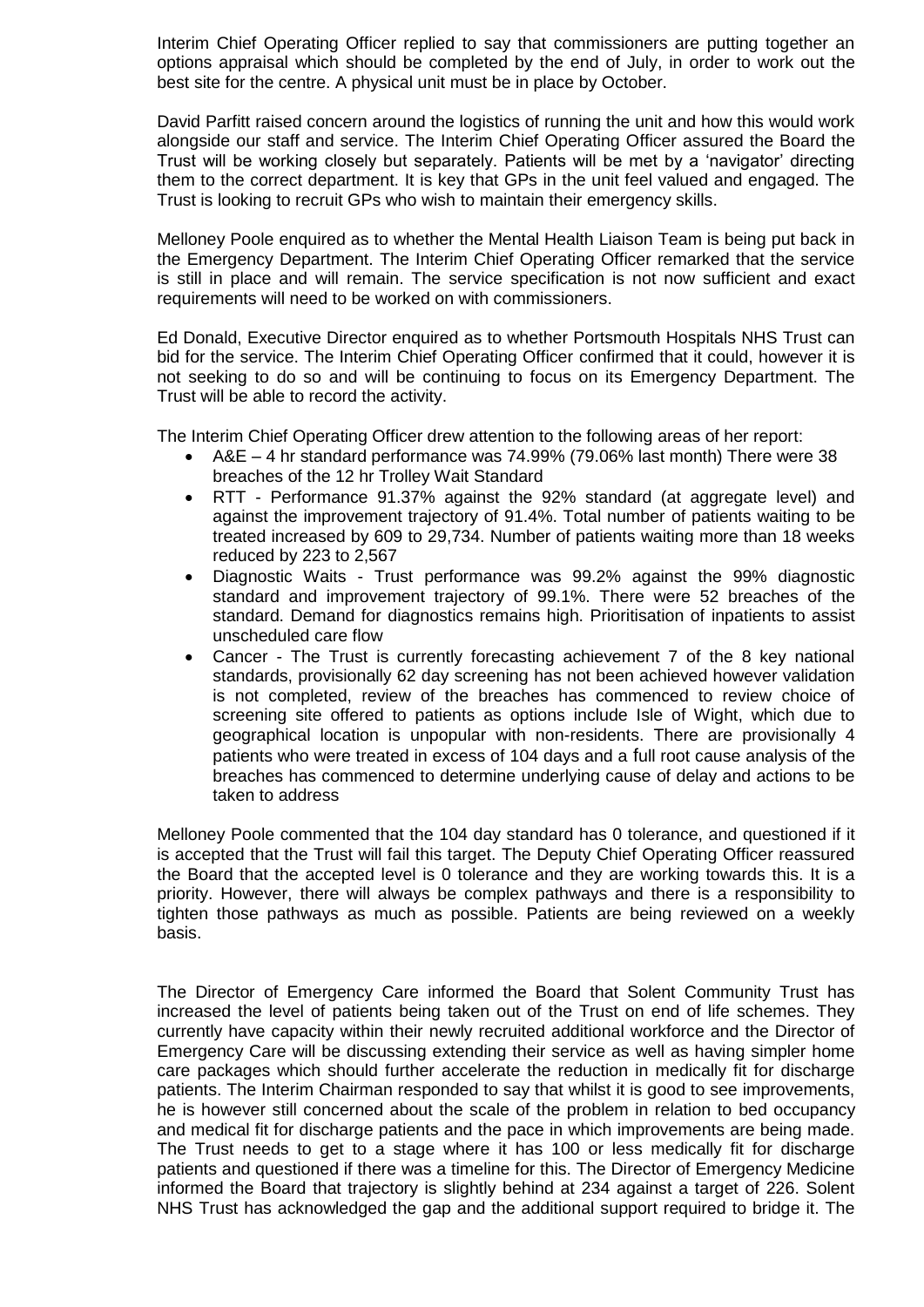Interim Chairman remarked that even if the Trust recoups its position, there are still signs the system is not working as expected. The Director of Emergency Care responded to say that the extra recruitment taking place within Solent and Southern NHS Trusts will increase service availability in order to make more improvements and reach the September target.

Ed Donald, Executive Director questioned how the Board gets assurance the plan will work this time around and asked if there was a recovery plan from partners that includes this Trust for delivery of the plan and who is being held to account, and commented there are currently 100 patients per week who are not benefiting from leaving hospital and are in a waiting list to leave. The Director of Emergency Care responded to say the multi system waiting list reduction plan has been shared and is scheduled to last until September. The plan is being monitored through the weekly assurance meetings. The Integrated Discharge Service team are confident and have assured the Delivery Board they can provide business as usual when at that point.

The Interim Director of Nursing remarked that for the sake of patient experience, the plan has to work, however, it is predicated on others delivering, and commented that this Trust cannot do it alone.

## **Quality**

The Interim Director of Nursing reported that she had recently met with NHS England regarding mental health provision and, in particular, around CHAMS and level 4 access, and speeding up processes.

The Interim Director of Nursing drew attention to the following areas, with supporting comment from the Associate Medical Director:

- SIRI 60 SIRIs had been reported in May, compared to 55 in April. These were reported as 48 breaches of the Decision to Admit (DTA) target and 12 clinical SIRIs. A total of 4 incidents had resulted in the death of the patient. A total of 38 x 12 hour DTA breaches were reported in May; the remaining 10 had occurred at the end of April but had been reported to STEISS in May. There had been zero Never Events reported in May
- Pressure Ulcers The Trust confirmed 1 avoidable grade 3 pressure ulcer within Medicine and 0 (zero) grade 4 pressure ulcers in May; compared to the 1 grade 3 pressure ulcer reported in April
- Dementia There had been a slight increase in the compliance with dementia screening in May; however, compliance remains low at 79.3%, compared to 76.1% recorded in April and 74.3% in March
- VTE The VTE risk assessment figure for May is 96.14% (subject to validation); compared to the April figure of 96.31%. The National average for VTE assessment (NHS England, Q2 2016-17) is 95.51%.
- Falls There has been a total of 3 confirmed falls incidents in May. 1 fall contributing to the death of the patient within Medicine, 1 fall resulting in severe harm within Medicine and 1 severe harm incident within MOPRS. All incidents had been reported as SIRIS and are currently under investigation. There had been 1 reported moderate harm fall within AMU in the Emergency Medicine CSC which is currently under investigation
- Safety Thermometer The Trust achieved 100% data collection for April. To date the Trust has maintained high submission rates, with 100% being achieved each month
- Friends and Family The total number of responses for both ED and in-patients increased from 4,025 in April to 4,365 in May. The Emergency Department response rate remained static at 14.6% in May; therefore, not achieving the required 15% target. However, the figure is above the national average of 12.5% in April. The reported satisfaction rate had increased slightly to 95%. The Trust continues to exceed the national benchmark of 87% in April
- Infection Control:
	- $\circ$  MRSA The Trust reported 2 patients with MRSA bacteremia in May. Both cases were provisionally assigned to the CCGs (1x Portsmouth CCG and 1x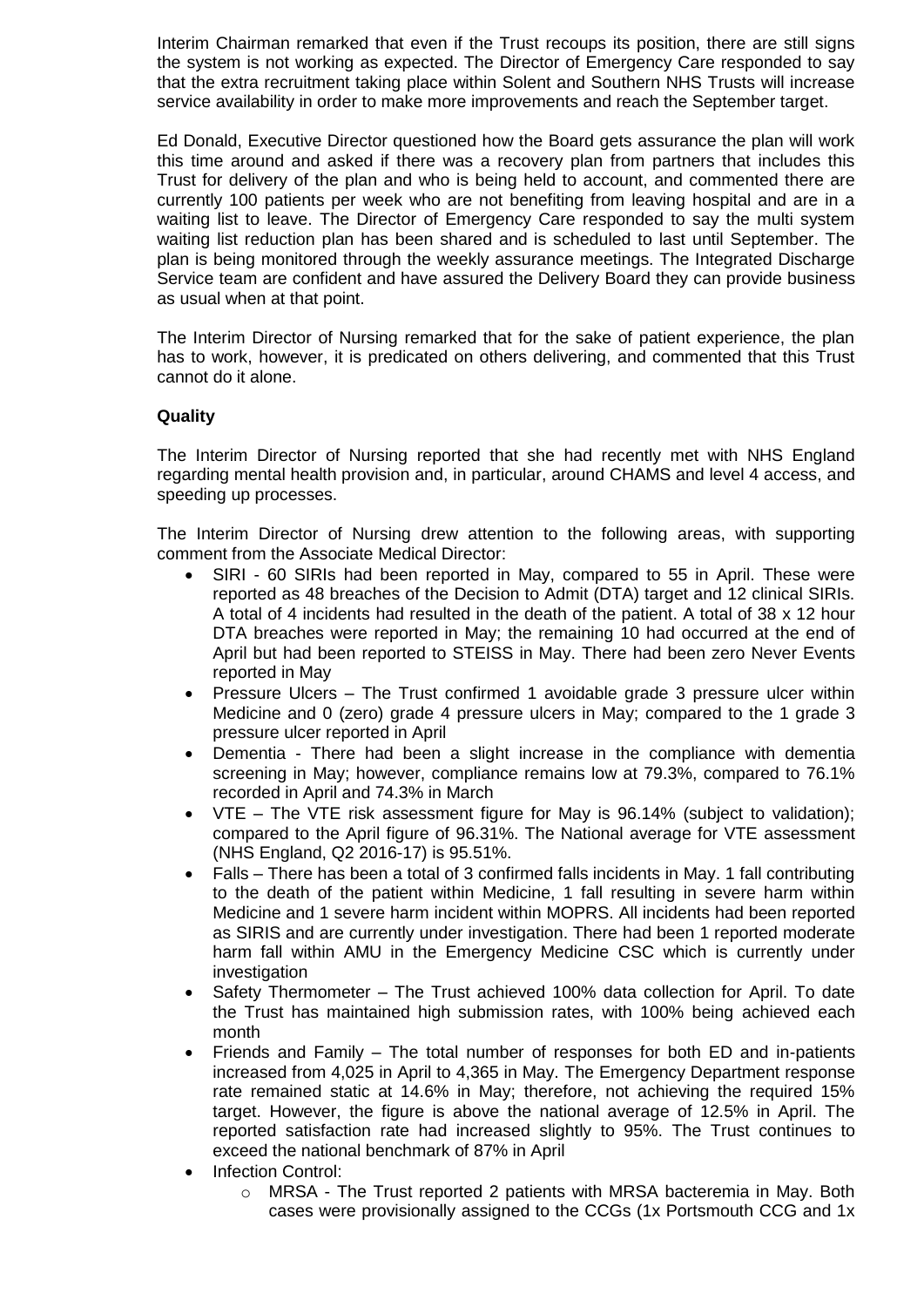Fareham and Gosport CCG) pending Post Infection Review panels (PIR). Following PIR meetings, both cases have been referred to NHS England for arbitration and attribution to Third Parties has been requested

- $\circ$  C. Difficile The Trust reported 5 patients with C. Difficile attributed to the Trust in May against a monthly objective of 3. The cases occurred as follows: Medicine (x2), Surgery (x1), MSK (x1) and Paediatrics (x1). Formal multidisciplinary panels have been reinstated for all cases occurring from June 2017
- $\circ$  MSSA There were 4 patients reported with MSSA bacteraemia attributed to the Trust in May
- HSMR/SHMI The updated Trust HSMR for the 12 months to February 2017 is 111.19. This represents an increase on the rate previously reported for the 12 months to January 2017 of 109.85. This sits within a confidence interval of 106.25 – 116.30. The Trust HSMR is now classed as high as the lower confidence interval is above 100. The Trust SHMI for October 2015 to September 2016 is 110.96; which is a slight increase from the previous reported quarter's figure of 110.77. Whilst this figure is above the National Average of 100, it is within the official control limits

The Associate Medical Director reported that there is close internal and external scrutiny of mortality within the Trust. 40% of all deaths are reviewed on a daily basis through the Mortality Review Panel. The review panel enquires about avoidable deaths and looks at themes; 15% are attributed to medically fit for discharge or end of life pathways. She reported that the Trust was unable to review all deaths currently due to capacity and the appropriate training of clinicians. Portsmouth Hospitals NHS Trust is ahead of other Trusts in terms of reviewing deaths. Plans are in place to extend the service. The Deputy Medical Director has been asked for a timeline for the start of the extended service.

## **Action: Deputy Medical Director**

The Interim Chairman noted that Patient Moves had not been referred to in the verbal report given by the Interim Director of Nursing. The Interim Director of Nursing confirmed that there had been an increase in the number of patient moves after midnight and assured the Board that she was working on the development of a structured plan to resolve the issues. There were no 'never events' to report.

## **Finance**

The Deputy Director of Finance drew attention to the following areas of the report:

- The Trust's financial plan for 2017-18 has a surplus target of £9.7m. As part of this the first two quarters of the financial year have a deficit plan, quarters 3 and 4 a surplus plan. The plan requires a steady financial improvement to be made effectively from July 2017 onwards. This report does not contain a detailed forecast as this is reviewed formally at the end of Q1
- The annual plan for clinical income reflects the agreement expectation that will be reached with Commissioners on the Aligned Incentives Contract and this will apply from  $1<sup>st</sup>$  April 2017. The annual plan includes an income provision relating to the Sustainability and Transformation Funds (STF) of £13.4m and a financial improvement requirement through the course of the year of £34.5m
- The Trust's Income and Expenditure position for May 2017 was an actual deficit of £4.1m. This was in line with the planned position of a £4.2m deficit. The position includes recovery of the STF funding for the month of £0.7m, a year to date sum of £1.4m. Clinical Income has been based on a number of assumptions as activity was either not fully coded or available for the reporting period
- The Trust continues to see significant pay pressures through the continued high use of temporary staff to maintain urgent care services and additional capacity that has remained open due to the volume of patients that have been in hospital as delayed transfers of care. Non-pay costs include unplanned use of the private sector to support RTT delivery and out of hospital purchase of beds. Pay pressures in month 2 have been mitigated by a favourable non-pay reserve position. Subsequent months will require more stringent pay controls and a comprehensive range of financial improvement initiatives in order to achieve financial targets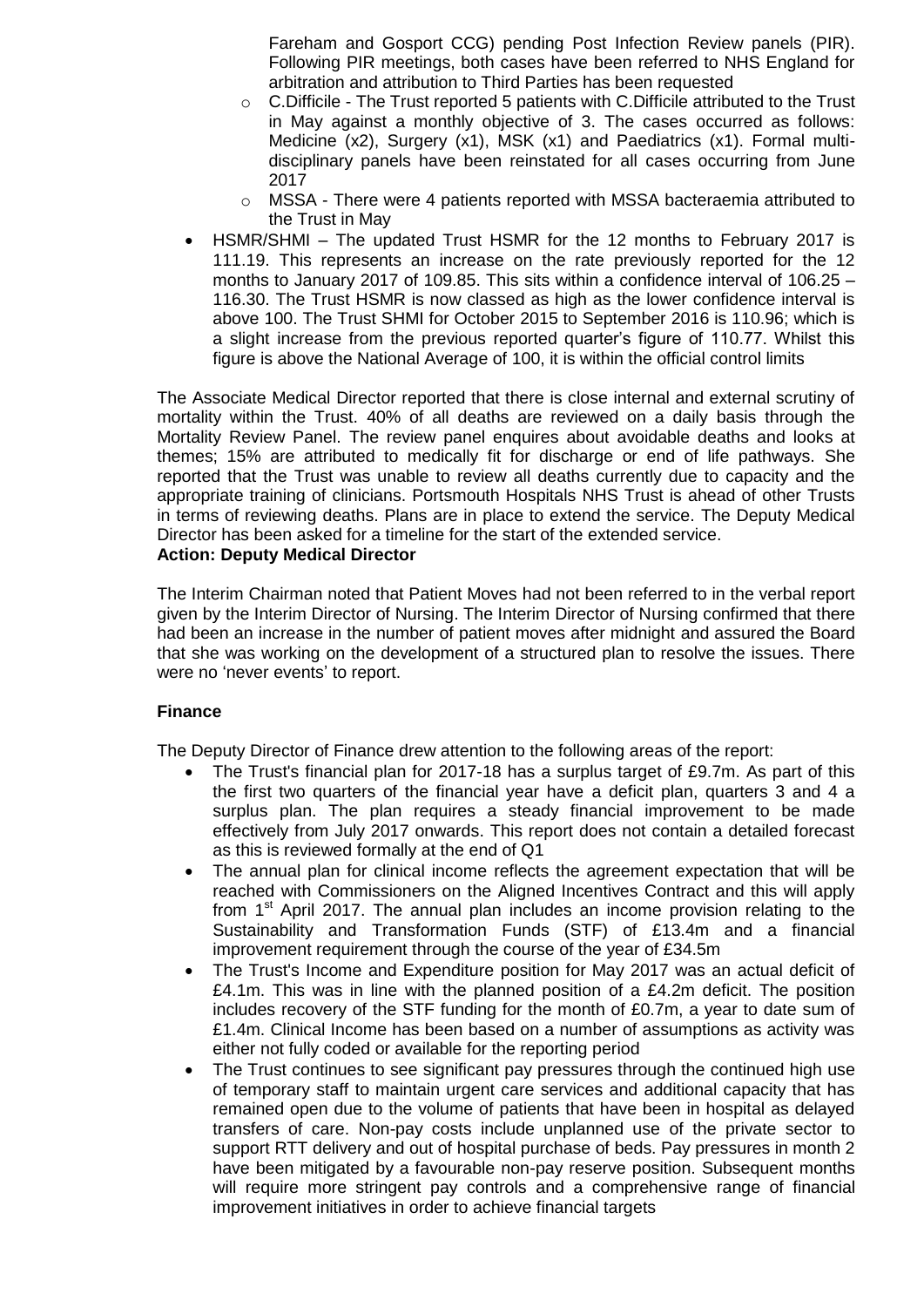- The plan by the end of quarter 1 requires a deficit position of £5.9m or better, including receipt of STF allocations. Whilst Q1 remains challenging, significant improvements in financial performance are required from quarter 2 onwards in order to deliver the plan. Managing financial risks relating to the overall surplus plan will be challenging, however, based on the number of variables and potential opportunities it is still considered to be a deliverable objective at this point in the financial year
- The Trust has a capital resource limit of £8.3m for the year. The capital programme is currently being developed. The Trust has a cash balance of £6.7m at the end of May. The minimum level of cash holding required by the DH was £5.1m (including £4.1m of capital cash carried forward from 2016/17). The Trust has drawn total cash against a limit of £41.7m for its working capital facility and £10.9m DH uncommitted loan. The Trust has been advised that the cash support application submitted to the Independent Trust Financing Facility (ITFF) meeting in February 2016 was not taken forward and Portsmouth Hospitals NHS Trust has now written to NHSI outlining the issues surrounding the cash position and the implications of changing the capital resource limit formula and the impact on its ability to replace capital equipment

## **Workforce**

The Interim Director of Workforce drew attention to the following areas of the report:

- Total workforce capacity decreased by 20 FTE to 6930 FTE in May 2017 and was 88 FTE over the new funded establishment
- Temporary workforce capacity increased to 502 FTE in May 2017 and comprises 7.2% of the total workforce capacity. This is a 0.1% increase compared to April 2017. The Trust is providing temporary mental health staff in the interim which incurs a significant cost
- The number of shifts that have breached the capped rates or are off-framework have increased by 485 shifts to 2413 shifts in May 2017
- Evidence collected for May 2017 indicates that overall staffing levels have increased from 103.1% to 104.2% compared to planned levels
- Evidence collected for May indicates that overall CHPPD is 5.1 for RNs. This is similarly reported in comparison to the previous month and 2.9 for HCSWs for PHT. This was an increase in comparison to the previous month
- Appraisal compliance has decreased and currently records at 81.5% in May, below the 85% target
- Essential skills compliance maintained at 88.8% and continues to be above the 85% target
- Sickness Absence Rate (12 month rolling average) decreased to 3.8% in April but remains above the target. In-month sickness absence decreased to 3.7% in April and is above the target
- Staff Friends and Family Pulse Test Quarter 4 results 2016/17 for Wessex place Portsmouth 92nd of the 230 Trusts surveyed. At 67% this is 1% less than the previous quarter, 3% above the England average and 1% below the Wessex average scores
- No whistleblowing, professional registration or safe guarding referrals had been received

# **116/17 CQC Enforcement Notice**

The Interim Director of Nursing presented this report, which comprised of 2 parts:

- Part A compliance with the CQC Enforcement Notice
- Part B compliance with the Urgent Care Improvement Plan

The Interim Director of Nursing drew attention to the following highlights:

- A Section 29A report had been re-issued yesterday and the Trust has the opportunity to review the draft
- Following the Care Quality Commission (CQC) inspections in September 2016, February and May 2017, the CQC Improvement Plan has been revised to ensure that all issues raised by the CQC are being addressed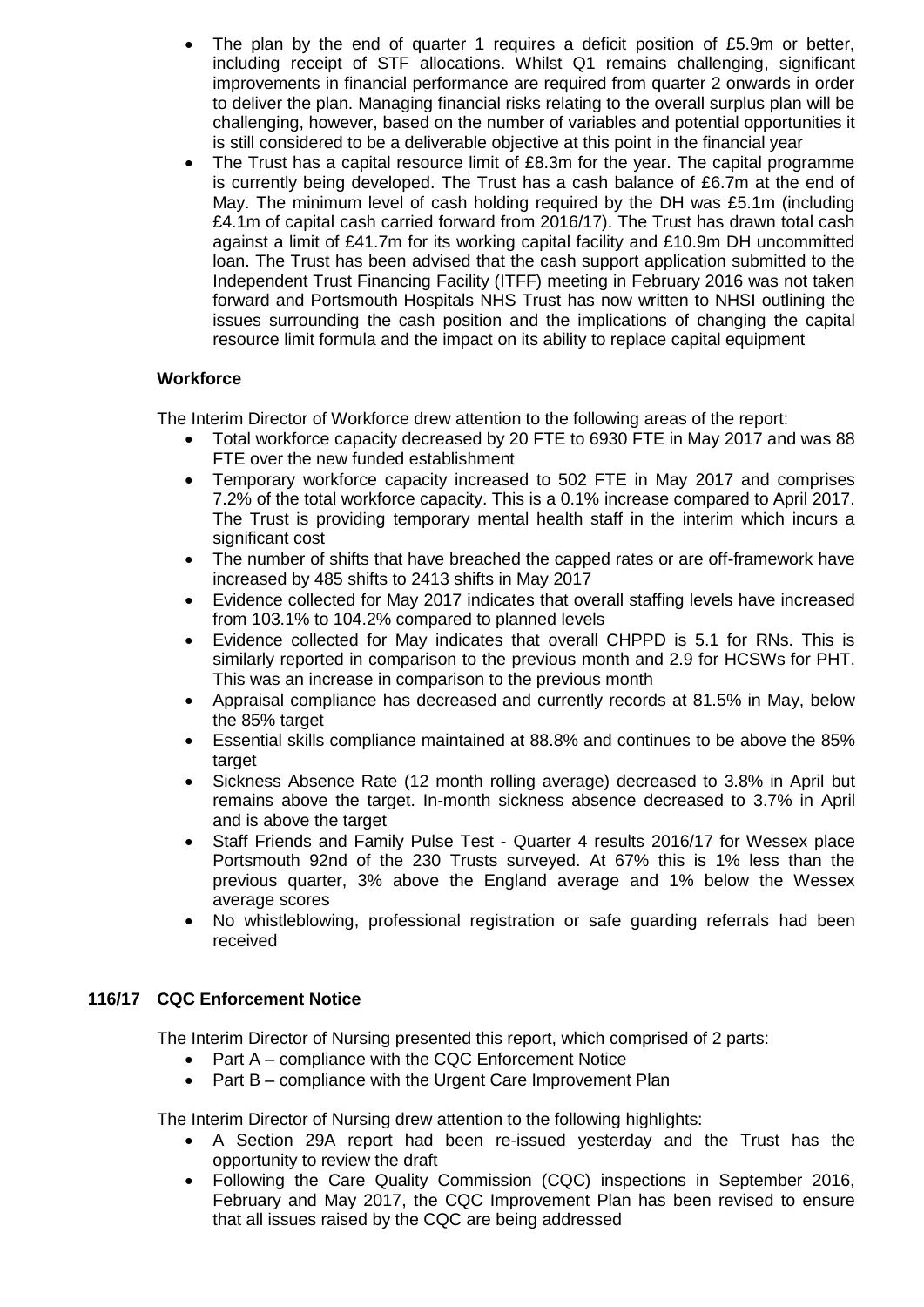- There has been good progress with the actions. The response provided by the CSC's for their specific actions are currently under review to determine the level of compliance
- The increased scrutiny around Mental Health continues. The areas requiring further focus relate to completion of risk assessment and care plans and application of Mental Capacity Act and Deprivation of Liberty Safeguards requirements in practice with supporting documentation that reflects robust best interest decision making. A weekly Mental Health Working Group has been established to drive forward the required actions and improvements
- An external deep dive review into mental health has been completed and a report provided with a number of recommendations to consider and take forward. A separate action plan relating to vulnerable patients has been drafted and is in the process of being finalised to ensure all recommendations from this review have been included
- The Trust is working collaboratively with Commissioners and Portsmouth City Council to ensure that there is appropriate resource and support available to enable the Trust to progress the Mental Health and Safeguarding agendas.
- The Trust continues to report against the Enforcement Notices in accordance with the Conditions
- The Trust has appointed an interim Head of Assurance to support the organisation with the CQC work. The post holder will have oversight of all the CQC requirement and enforcement notices, actions and associated action plans and will support the organisation in the delivery of these and the provision of assurances

The Interim Director of Nursing reported that the Trust had been working closely with partner organisation regarding mental health and safeguarding provision. At the end of July Portsmouth City Council and Commissioners will undertake a review of our existing arrangements around safeguarding. The adult safeguarding lead is due to retire at the end of July and Commissioners have agreed to support that service until a replacement is in place. The Interim Director of Nursing will provide an action plan at the next Trust Board meeting.

Christine Slaymaker noted that the highest level of 'did not attends' for staff mandatory training was for mental health and asked what was being done to improve this. The Interim Director of Nursing recognised this as a priority and assured that the Trust will be working proactively to improve mandatory training attendance. She added that military staff would be supporting the Trust in order to release more staff to attend training.

# **117/17 Quality Performance Report (Serious Incidents Requiring Investigation)**

The Interim Director of Nursing presented the report and drew attention to: **SIRI summary – May 2017**

A total of 60 SIRIs had been reported in May comprising:

- 48 x breach of 12 hour DTA target (10 occurred in April)
- 12 x clinical SIRIs:
	- o 2 x Fall resulting in fractured neck of femur
	- o 2 x Alleged assault of patient by agency member of staff
	- $\circ$  1 x Fall contributing to death
	- $\circ$  1 x Undiagnosed cardiomyopathy leading to cardiac arrest at end of surgery
	- $\circ$  1 x Patient arrested and died after removal of central line
	- o 1 x Suboptimal management and transfer of patient with spinal cord compression
	- o 1 x Cardiac arrest following accidental injection of air in coronary artery
	- o 1 x Hospital acquired level 3 pressure damage
	- o 1 x Failure to recognise deteriorating patient
	- o 1 x Alleged severe reaction to use of bleach by cleaning staff
- This compares to 6 clinical SIRIs reported in April
- Of the 12 clinical SIRIs reported in May; 11 patients or relatives, where applicable or appropriate, had been informed of the incident within the deadline and are aware of the on-going investigation. One breach of the Duty of Candour had occurred within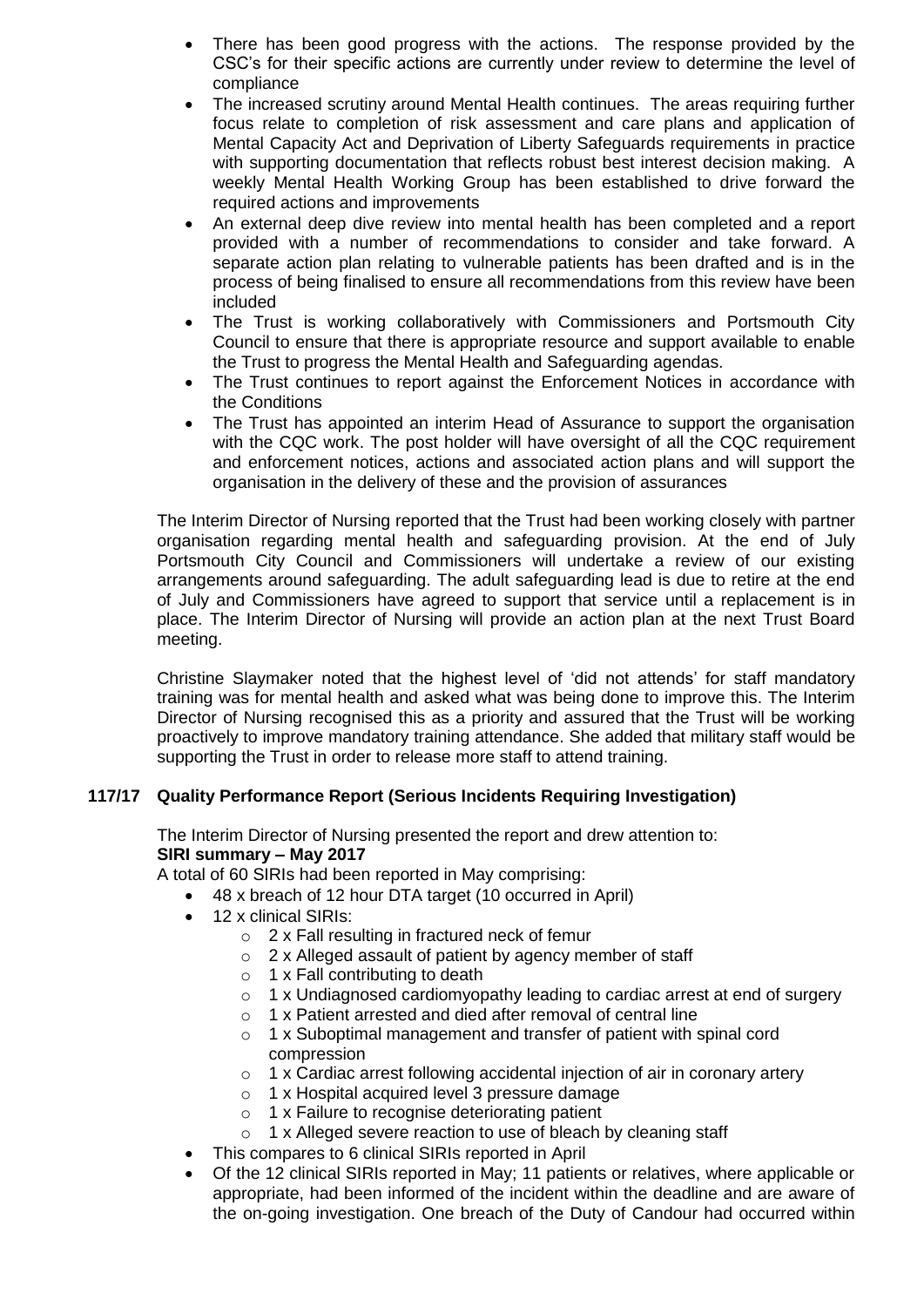the Medicine CSC

- 363 SIRIs remain open on STEIS (Compared with 330 in April), 333 of these are Breaches of DTA
- 210 SIRIs are in the process of investigation within the Trust (180 DTA breaches)
- 5 clinical SIRIs have had their investigation completed and the reports have been submitted to the Commissioner for their review and sign off, all of these are awaiting closure by the CCG

## **May 2017**

As of 12/06/2017 5 SIRIs have been confirmed: 4 breaches of DTA target and 1 clinical SIRI.

Melloney Poole noted the SIRI paper was not currently presented for consideration to a formal Committee. It was agreed that the Governance and Quality Committee should receive this report.

### **118/17 Quarterly Legal Services Report**

The Interim Director of Nursing presented the report and highlighted the following key points:

- There had been no Regulation 28 reports in Quarter 1
- NHS Litigation Authority has rebranded itself as NHS Resolution (NHSR)

The Interim Director of Nursing asked for any comments on the report to be directed to her.

Melloney Poole asked to meet with The Director of Nursing outside of the meeting to discuss the report. Other Executives and Non-Executive Directors were welcome, should they wish to attend.

## **119/17 Patient Experience Quality Report and National Inpatient Experience Survey Results**

This item was taken out of turn.

Sarah Balchin, Head of Patient Experience, attended the meeting to present the reports and drew attention to the following key points:

#### Annual Patient Experience Report:

- We have provided more and varied ways to enable people to provide us with feedback about their experience
- Over 75,000 patients, family members and carers have taken time to tell us how we are doing, the good things and those things that we need to improve
- More people from the local black, minority and ethnic groups and people with a physical or learning disability have shared their experiences than ever before
- We have reached out to, and reached further into, our local community to help us make the changes, making use of the extensive skills of the Portsmouth City and Hampshire people
- We have achieved the priorities we agreed with our patients, families and carers

#### National Adult Inpatient Survey Key Results

- Overall experience of care was 8.1/10, a small improvement from 8/10 in 2015.
- Two significant improvements had been achieved since the last survey: a reduction in the number of patients reporting sharing sleeping arrangements with people of the opposite sex and an improvement in ward cleanliness
- There are two areas in which the Trust is benchmarked as being worse than other Trusts. These are 'noise at night from staff' and 'the time taken time to answer a call bell'
- The 4 key areas which have been identified as being most important to patients and requiring improvement are:
	- o Not enough help to eat meals
	- o Slow response to call buttons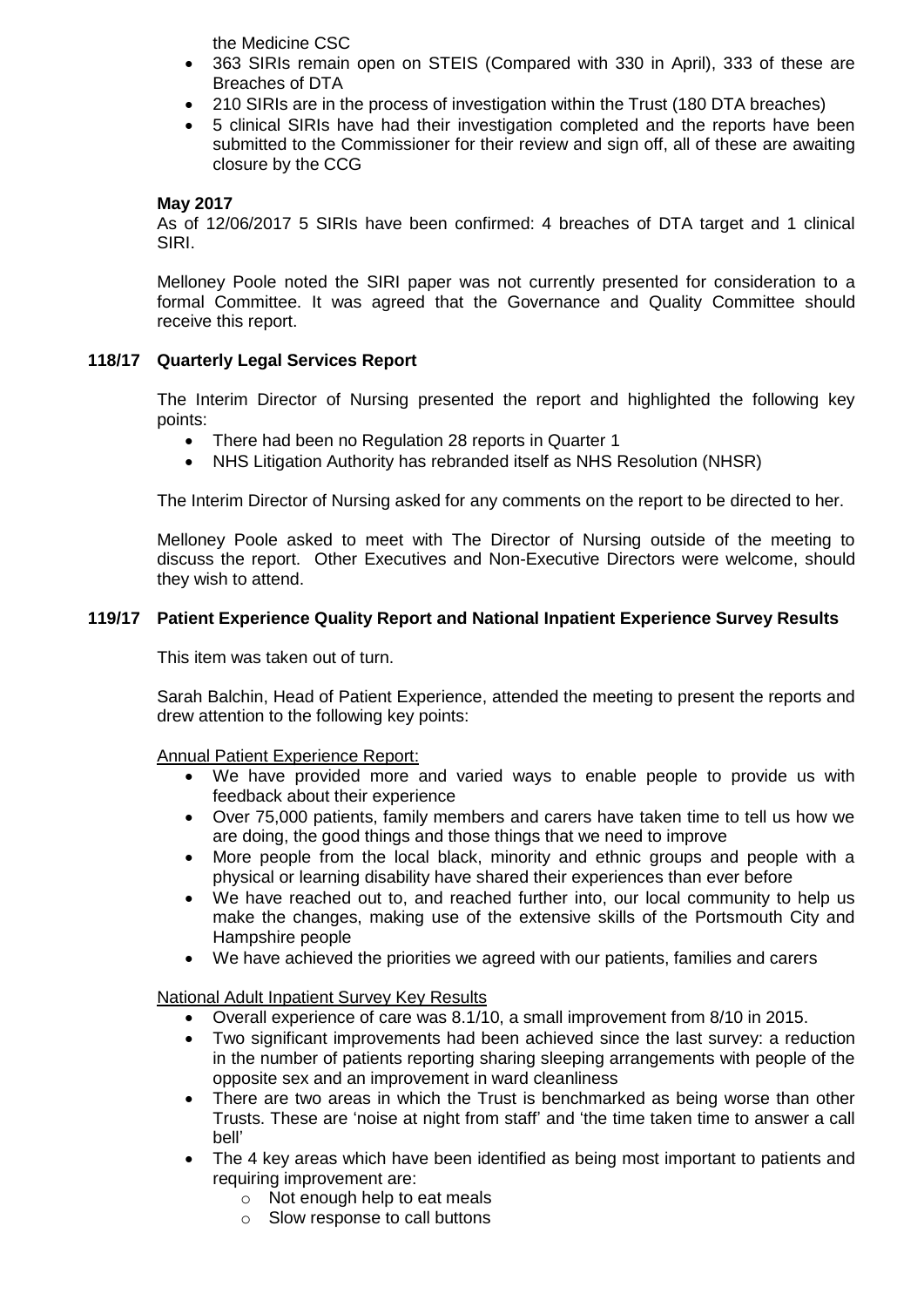- o Could not find staff member to discuss concerns
- o Noise at night from staff:
	- If is noted that since the collection of this feedback, a project to reduce noise at night has commenced. The Shh (sleep helps heal) Project (App I) will be evaluated in July 2017

The Associate Medical Director asked how the Trust could make sure that all key information is delivered to staff, good and bad. Sarah Balchin replied that there is a bimonthly forum however, attendance is currently quite low. She is intending to improve the website for patient experience.

Ed Donald, Executive Director, asked if the top four priorities were as a consequence of behaviours or staffing levels. Sarah Balchin replied 'both'.

The Interim Chairman and Board members congratulated Sarah on her recent National Patient Experience Champion Award.

## **120/17 Shared Governance Update for Surgery CSC**

This item was taken out of turn.

Hannah Docherty, Matron for Surgery, Charlotte Winsor, Chair of Committee and Annie Munks, Deputy Chair of Committee, presented their report, giving a brief overview of their project and an update on the progress they have made within the Surgery CSC.

The Director of Corporate Affairs congratulated Hannah and the team for their achievements and commitment.

Hannah Docherty confirmed that she had spoken to Matrons from other CSC's with a view to rolling out the concept in other CSCs. Good communications will be key.

Ed Donald, Executive Director, asked if there was a particular staff group that might benefit from attending the Shared Governance Meetings. Hannah Docherty thought that it would be beneficial for Doctors to attend.

The Interim Chairman thanked Hannah and her team and praised the work and commitment they have demonstrated.

## **121/17 2017/18 Capital Programme**

The Deputy Director of Finance drew attention to the following key points from the report:

- Understand the implications of how the capital resource limit has been calculated
- Review the current capital schemes put forward in 2017/18
- The ongoing discussions with NHSI concerning capital and cash

The Board was asked to:

- Agree to limit the capital spend to committed schemes only until:
	- o A Capital Priorities group has been established
		- o A balanced programme can be agreed
		- o Additional sources of capital can be identified
		- o To note the recent letter sent to NHSI
- Approve committee responsibility

Next steps/future actions:

- To undertake a complete review of how the Capital Resource Limit (CRL) is calculated with its impact for future years
- Get NHSI to acknowledge the CRL issues and how additional CRL can be achieved, or other alternatives for capital investment
- Provide a comprehensive 5 year capital programme
- $\bullet$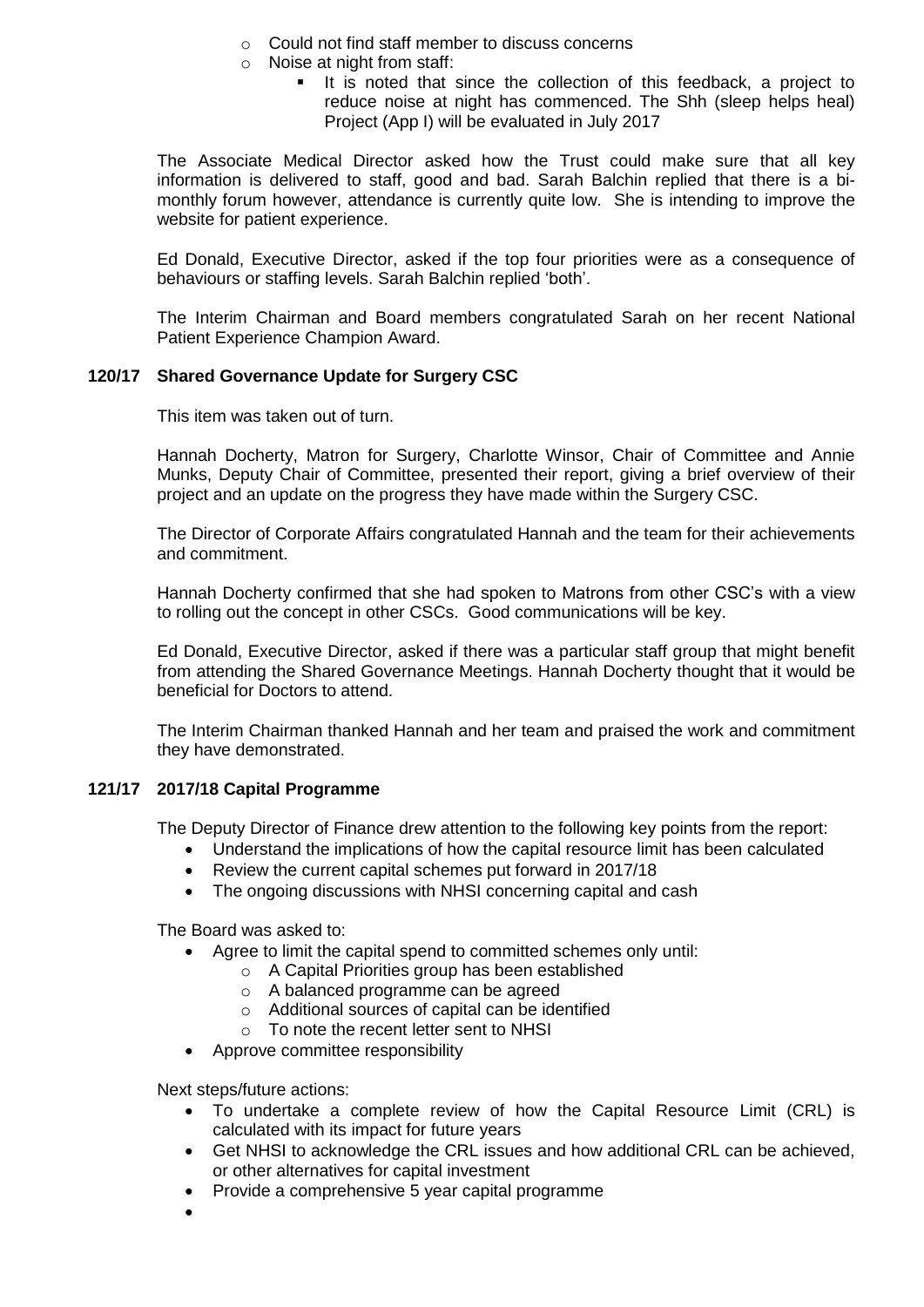David Parfitt noted that the capital programme had been underspent in 2016/17. The Deputy Director of Finance replied that some big spend items had slipped due to operational issues but the capital for them will be spent this year. There will be a 5 year capital programme. David Parfitt added that the Trust needs to agree on the priorities and spend in a realistic timeframe.

The Chief Executive queried, in terms of prioritising the capital plan, if there was a standard procedure for identifying clinical risks. He emphasised the need to be mindful and clear of the capital expenditure risks.

The Interim Chief Operating Officer has requested there be a nursing and therapies representative at the committee meeting.

The Deputy Chief Operating Officer asked if there was a timeline for response with regards to the external capital bids and what the mitigations are for those bids that might not be supported. The Deputy Director of Finance replied that there has been no feedback as yet but other finance options were being explored in case any are turned down.

## **122/17 Aligned Incentives Contract Variation (AIC)**

The Assistant Director of Commissioning presented this report and highlighted the following key points. The report was discussed at length.

- The Trust currently has a full PbR contract in place with all commissioners, but has signed a heads of terms with the 3 local CCGs to seek an alternative form of agreement that aligns incentives better to enable a radical local system redesign at reduced financial risk to both parties
- Agreement of the aligned incentives contract is nearing completion and signature of a formal Variation to contract is imminent
- A work programme for local system benefits realisation is proposed but needs Trustwide reinforcement and support, particularly in identifying any identified unintended consequences

Christine Slaymaker asked what the timescales and milestones were. Eddie Tuke replied that the final validation will be available for the next Trust Board meeting in September. Christine Slaymaker also questioned when funding will move across to the AIC. Eddie Tuke confirmed that the Trust was working to the AIC and would charge this way from the beginning of the financial year.

Christine Slaymaker asked when the point of no return would be. The Deputy Director of Finance replied that so far the contract had been well received and he is expecting our Commissioners to work to the values and behaviours and application of an AIC. The Chief Executive added that the money sits in the system as a whole, as does the risk. It requires all system partners to have the same mind set and it would be for the whole system to bridge any identified gap.

The Interim Chief Operating Officer remarked that the Trust needed to accelerate the medical involvement and engage in pathway improvement and match the right clinicians with each other. The Trust continues to treat every patient referred to it and will continue to do so until the pathways are in place.

Ed Donald, Executive Director asked what the maximum financial risk exposure was for the Trust this year. The Deputy Director of Finance replied that within the baseline calculation there is £9m demand management (£6m in contract and £3m risk share), growth had been applied in full. The other financial risk to note is RTT backlog, which has been excluded from the baseline.

#### **123/17 Safer Staffing Report – Nursing and Midwifery**

This item was taken out of turn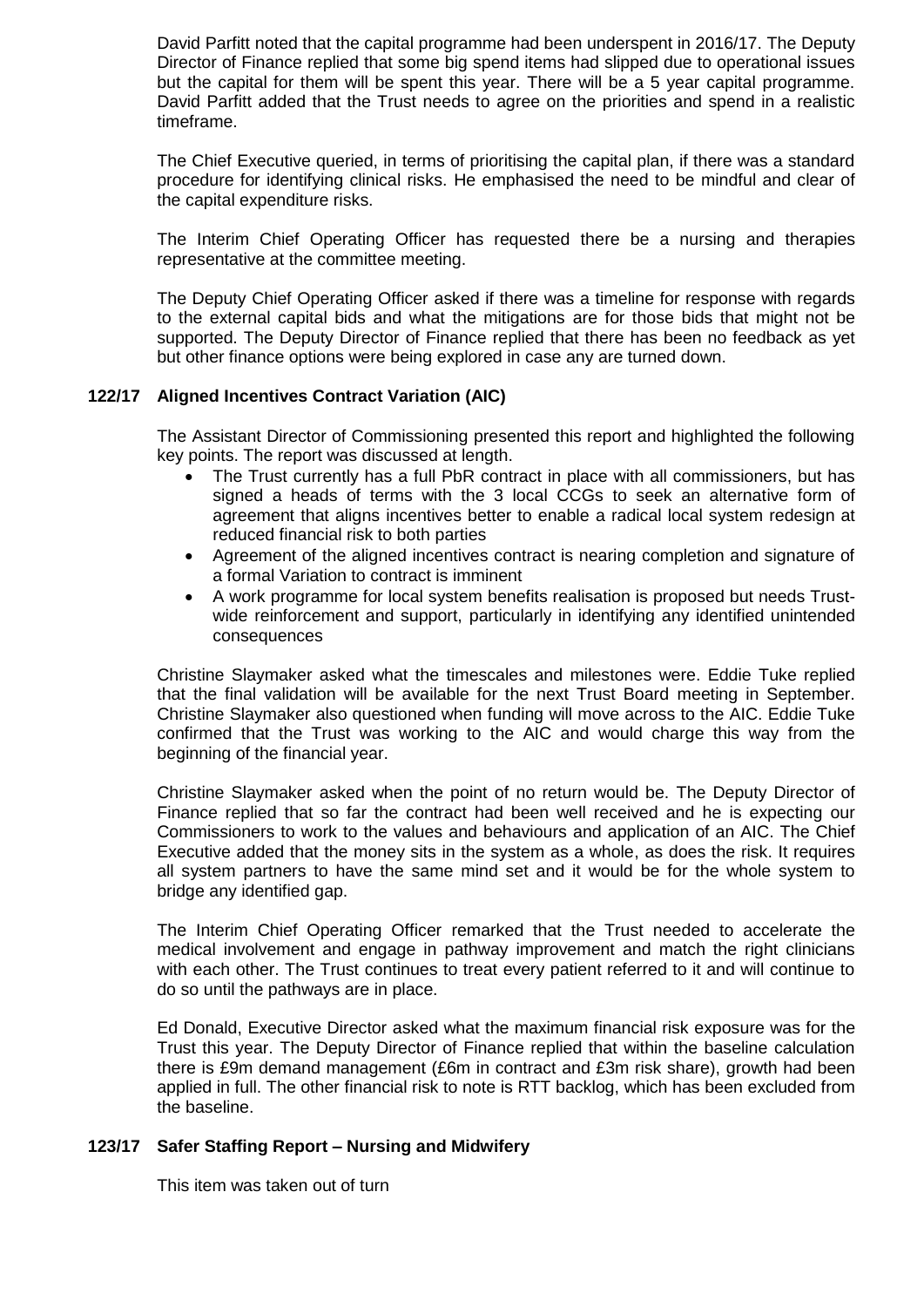Nicky Sinden, Lead Nurse for Workforce, attended the meeting to present her report and highlighted the following key elements. The report was discussed in detail.

- This paper provides a report on the findings from the Spring 2017 ward based staffing review. These recommendations have been achieved through a staffing review using the Safer Nursing Care Tool (SNCT) overlaid by a professional judgment exercise. The findings were also mapped against the 2017-18 funded ward establishments, showing any dependency and acuity trends using historical establishment information
- The paper provides information on the staffing levels required at ward level to maintain safe staffing and ensures that safe staffing is reviewed every six months as required by the NQB

The Director of Corporate Affairs noted that there appears to be a shortage of registered nurses providing care under Care Hours per Patient Day (CHPPD) and he sought assurance that patients were not suffering because of this. Nicky Sinden replied that she herself was reassured due to zero incidents. Risk assessments are carried out daily and she is assured that safe and effective care is being provided and that there are very skilled HealthCare Support Workers in place.

Christine Slaymaker remarked that she was encouraged to see mitigations in place. She asked whether Nicky and her team believe that Trust Board adequately discharges its duties. The Interim Director of Nursing responded to say that she believes that it does.

### **124/17 Urgent Care Transformation Programme**

The Director of Emergency Care drew attention to the following main areas:

- The AMU Improvement Journey will be presented at the Trust Board Workshop in **September**
- Average ED performance during May had been 75%
- Only 9 x 12 hour DTA breaches had occurred June to date
- 83% of patients had been triaged within 15 minutes and 53% seen by an appropriate clinician within 60 minutes
- Average performance against daily discharge target was unchanged, at 80% General Medicine & < 45% MOPRS
- During May, 20% of discharges had been before 1200 hours
- The average daily number of MFFD patients remained >250, leading to 3,834 average occupied bed days
- Relentless focus on Simple Discharges continues with the embedding of standardised SAFER Board Rounds and the implementation of Red2Green

The Director of Emergency Care apologised for the acronyms within the report and promised that these would be altered for future reports.

The Interim Chairman reiterated his concern around the pace of improvement.

#### **125/17 Board Assurance Framework (BAF)**

The Director of Corporate Affairs presented his report and highlighted that Risk F1 – Income Control had increased in score from 16 to 20.

He advised of the current review of the BAF that was underway and that he had provided 2 alternatives to the current visual framework. He sought comment on which framework would be preferred.

The Director of Corporate Affairs asked members to confirm that these were indeed the serious risks that confronted the Trust and that the mitigations that had been put in place provided them with adequate assurance that they were being appropriately managed.

Melloney Poole remarked that she was unsure that the risks were an accurate reflection of the risks to the Trust. The Director of Corporate affairs commented that the new framework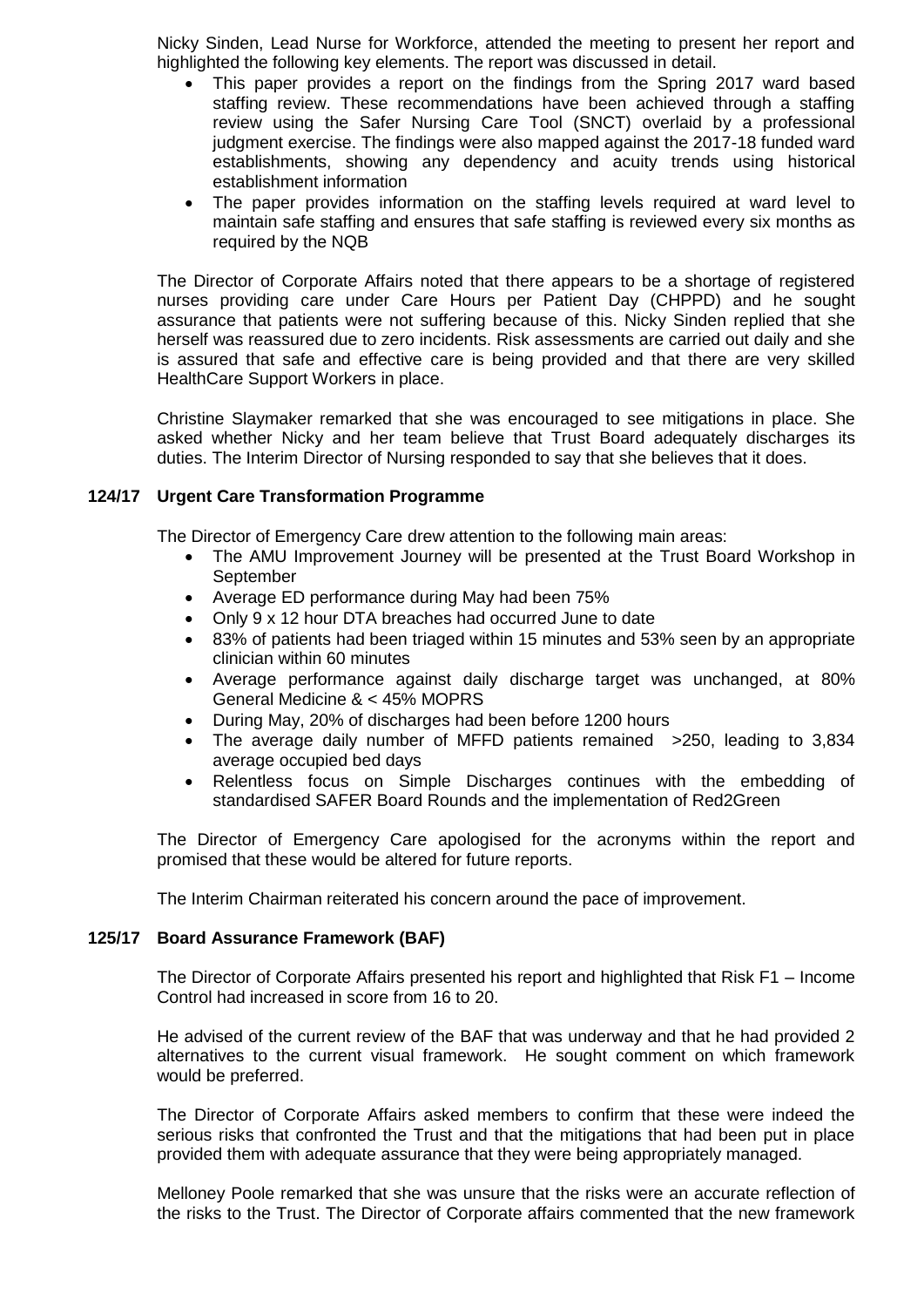would provide the opportunity for the risks to be updated to reflect the key organisational objectives. The Chief Executive confirmed that the four key objectives had already been identified:

- 1) Deliver safe quality service
- 2) Performance
- 3) Ensuring we deliver financial balance
- 4) Workforce

### **126/17 Charitable Funds Update**

The Director of Corporate Affairs highlighted the following key points:

- Portsmouth Hospitals NHS Trust General Charitable Fund has a fund balance of £1,306,000 as at 31st May 2017
	- $\circ$  During the month, the charity received donations, legacy and fundraising income of £70,000 and expenditure of £67,000 had been processed
	- o Net Rocky Appeal funds of £1,208,000 have been raised for the Robot appeal.
	- o

### **127/17 Non-Executive Directors' Report**

Christine Slaymaker thanked Board members for their support and patience during her induction process.

Melloney Poole remarked that in a previous role she had been part of the World Innovation Summit for Health where there had been a considerable examination of the different accountable care systems. She was pleased to note that the Southern Hampshire system was regarded as one of the better ones, very engaged and adopting learning and best practices.

#### **128/17 Acute Alliance Steering Group Minutes**

Noted.

#### **129/17 Company Secretary Papers for Noting**

Noted.

#### **130/17 Annual Work plan**

The Director of Corporate Affairs confirmed that the Annual General meeting would be held on Thursday, 7<sup>th</sup> September.

The Interim Chief Operating Officer requested that Statutory Responsibilities for Emergency Planning be included in the September Agenda. The Board agreed.

#### **131/17 Record of Attendance**

The record of attendance was noted.

#### **132/17 Opportunity for the Public to ask questions relating to today's Board meeting**

There were no questions raised by the public.

The Interim Chairman thanked the public for their attendance and excused them from the meeting.

#### **133/17 Any Other Business**

None